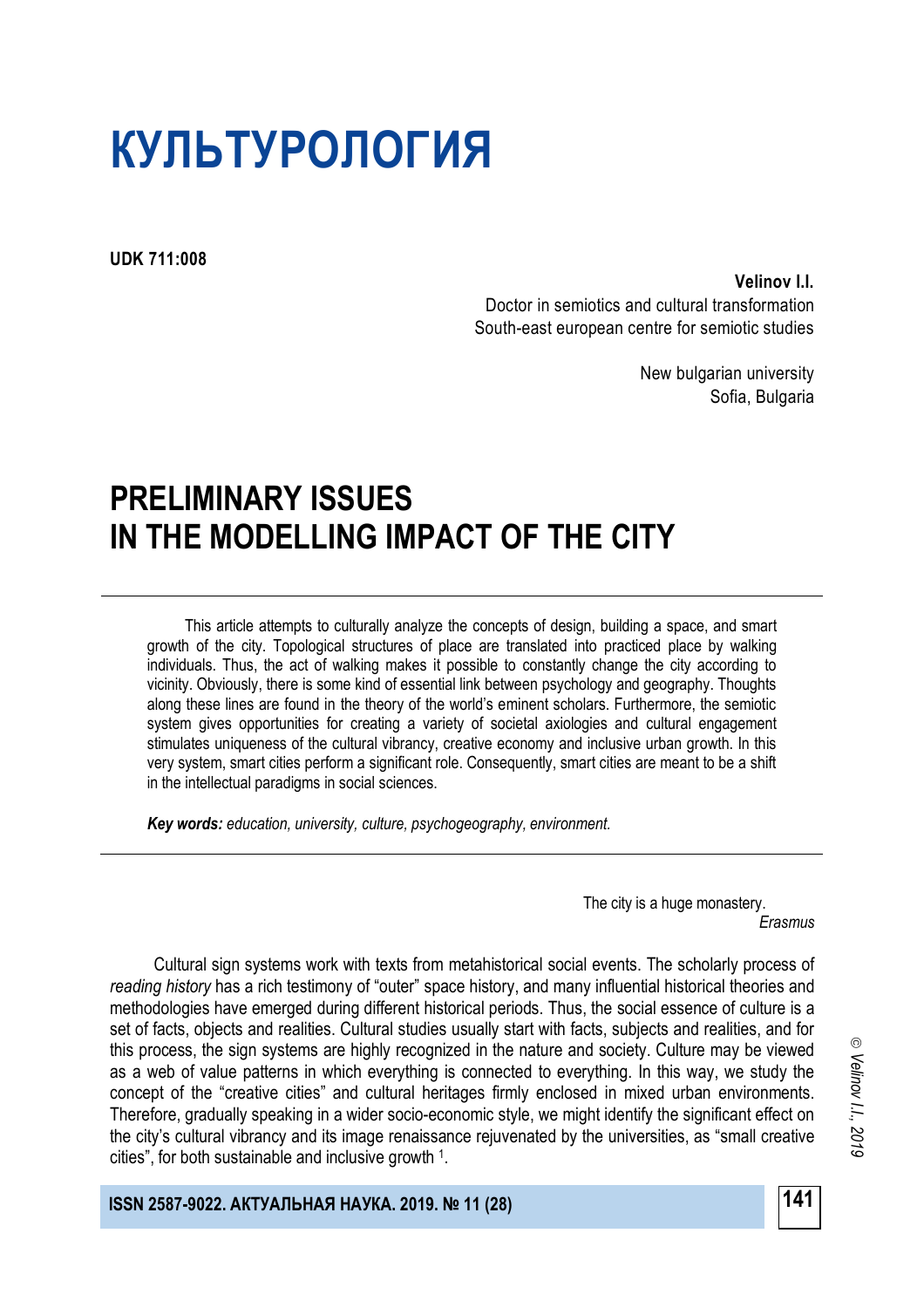Psychology and geography interact in the term of psychogeography. Constructing the city culture, many authors direct their academic attention to the psychological experiences of the city and expand the experiential and cultural theories of the urban environment [1; 2; 4; 5]. What does the city's positive impact actually stand for the people who live there? A strong reference includes commonly acknowledged dimensions such as cultural impact, image impact, social impact, and economic impact. In this way, the cultural vibrancy, the creative economy, the tangible and intangible assets of the urban landscapes reveal cultural transformation aspects between the histories and myths.

The interplay between individual and environmental image projects a specified function for perceiving and acting subject. Moreover, memory and imagination permit to understand "city image" as a sign for both representing the environment and going for interpretation. The American urban theorist Kevin Lynch gives us a clear semiotic and practical orientation about city planning and how to "read cities" in a given urban space. Lynch studies environmental image as a "mental picture of the exterior physical world that is held by an individual" [5, p. 4–9].

In analysing the practices of everyday life, Michel de Certeau writes that "space is a practiced place". He additionally scrutinises the urban street in order to be culturally defined and transformed into "a space". And, for a walker, the closest space, concerning spatial practices and walking in the city, is her/his home. Usually, the travelled distance is measured form her/his home [2, p. 117].

#### **Producing an attractive image for creative city**

In reference to psychogeography, home is a sacred space for people. For Bulgarians, the act of acquiring knowledge states indirectly a significant importance. If we examine the notion of "university" in the conceptual scheme of "home", the practiced place of "21, Montevideo Street" embodies tangible and visible forms of ritual space. As applying this hypothetical recognition, New Bulgarian University is associated with a practiced place, thus, as a sacred second home for intellectual growth; a home, where one starts distinguishing natural sciences form all other scientific approaches; a home for academic debate; a home, where students undergo training for knowledge-transformation and future knowledge-based realisation.

Once the knowledge-transformation starts, the intellectual content of human emotions is transformed into higher psychic functions. This intellectual process increases the creativity for further sustainable growth in the smart cities, intensifies the capacity and ambition of the cultural sector. Intellectual emotions are a specific system of psychical phenomena and involve reflection in more than one level of emotional design <sup>2</sup> [6, p. 21–24].

All emotional signals at the visceral level, being produced in a given cultural milieu, are instantly captured and interpreted by individuals. Because the university pretends to be a well-organised practiced place, the cultural actants, i.e. teachers and students, recognize its image impact as it attracts attention and enhancing local, national and international perceptiveness.

The learning process at the university is characterized by particular polyvalence and innovativeness in acquiring knowledge and skills. At the behavioural level, learning opportunities depend on the academic environment for both students and teachers. This smart practiced place includes commonly acknowledged cultural and social impacts. Moreover, it exemplifies a significant effect on the city's cultural vibrancy and the positive dimension of social impact is projected on the smart urban landscape as well. In reference to this vivid interaction and its contribution to strengthening the environmental image and networks, we can discuss the reflective behaviour.

Therefore, at a reflective level, we interpret and understand academic environment in the context of the psychogeography, we study ethics, aesthetics and concepts. For the reflective thinking activity and reproduction of academic thoughts, this level dominates the previous two levels. Additionally, it integrates many sub-themes for identifying the city's cultural system, for assessing the image and sense of place, or for analysing the actual impact and long-term effects encouraging new work for smart, sustainable and inclusive city's growth.

This short schematic overview provides a comprehensive list of the importance of academic education, and thus, the significance of the academic cultural heritage in many creative urban environments.

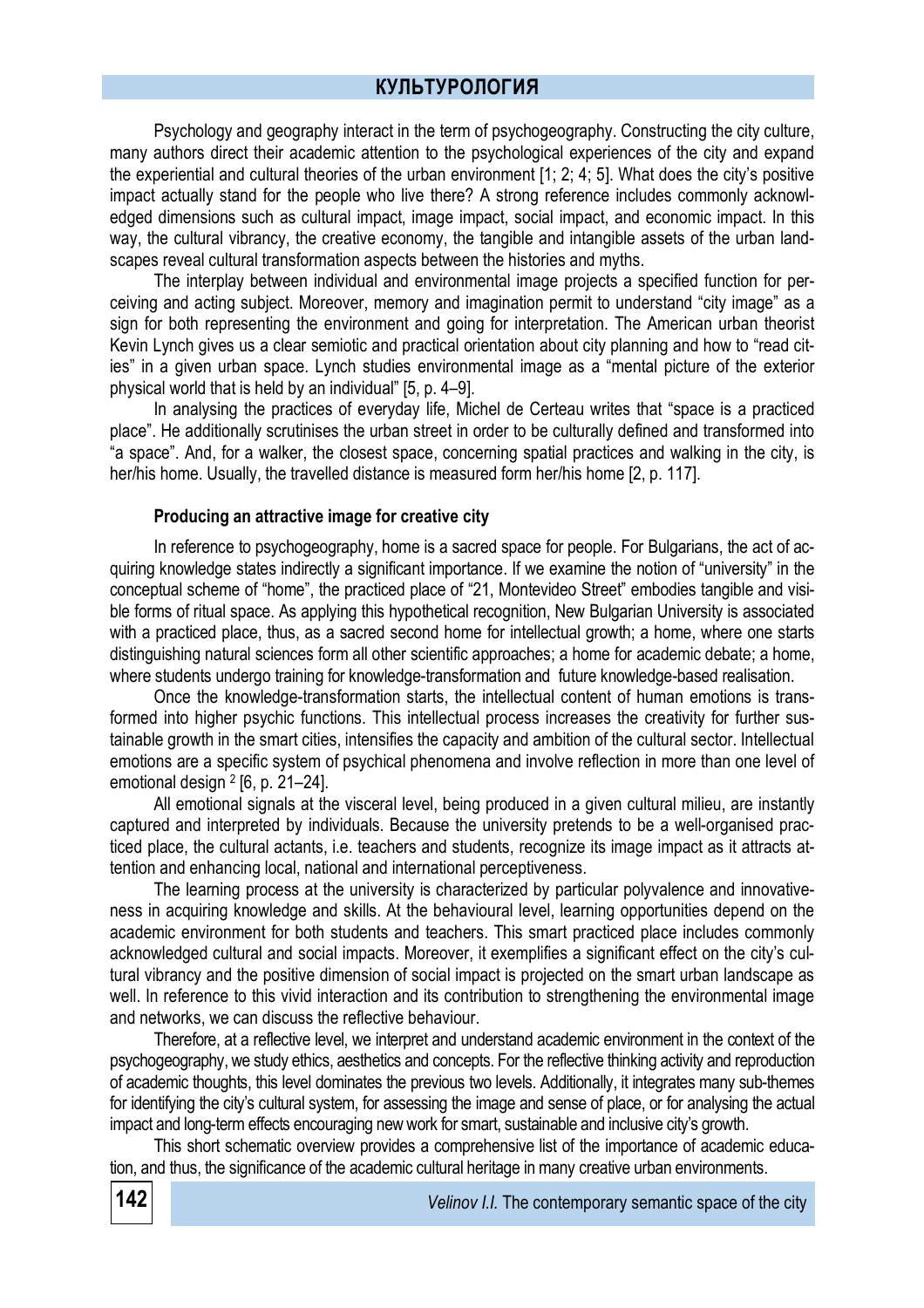### **Rethinking university as cultural mixed practiced place**

A good environmental image gives its possessor an important sense of emotional security.

*Lynch*

Let me culturally analyse, from this angle, the cultural theory of Eduard Hall as a model of the experiential and cultural approach [4, p. 61–81]. The idea I will consider here in a comprehensive way is that of focusing on relationships between urban space and signification. Preliminary stages of understanding the urban space are grounded in the subjective action, involving the activities of exploring the basic human needs such as food and shelter.

Hall examines closely and thoroughly how to place culture on various scales, on what cultural misunderstanding depends, and outlines examples of individual experience of living and working in different urban conditions. As portraying a variety of cultural transformation aspects in his book, he makes an intercultural analysis and summarises the following culturally shaped elements, including interaction; association; subsistence; bisexuality; territoriality; temporality; learning; play; defense; exploitation use of materials [4, p. 62]. For Hall, the theory of culture is a conceptual whole consisting of separate interconnected communication patterns.

In many cases, academic education is a key component to the dynamic dialogic open structure. Language and communication are effective contributors to the attractiveness of changing cities in terms of developing cultural creative milieu. Academic interaction may organise new forms of cultural clusters. Consequently, in attracting talents and creative people, it enhances cultural investments, improves regional competitiveness and regional identity.

Wherever people go, they measure the cultural vibrancy of the place. For the place, cultural vibrancy acts as a powerful marketing tool and it is important to provide a good cultural infrastructure and intensive participation in culture for developing strong social values. Association, in the social activity, is the process of bringing ideas in memory or imagination. Therefore, cultural and academic heritage of the urban environment may evolve self-awareness, self-worth, and social cohesion.

Getting to know educational value of urban environment indicates many economic impacts and processes. As a result, education broadens horizons and contributes to the growth of economic and social competence, improves quality of the local business sector by developing employment and job creation.

A well-organised urban place works as an example of taking into account a territorial pride. Moreover, practiced places request to be studied as meta-cognitive and meta-public environments. In building a local pride, symbolic value deals with psychological ownership, thus territoriality might be recognised as a social behavioural concept. In the urban creative environments, human territoriality is translated into organisational behaviour for decreasing the practice of violence and overt domination, and seems to have been justified by referring to the maintenance and communication between individuals in the social environment. In this way, the academic territoriality exercises the everyday practiced place as the ideal place for acquiring knowledge and realisation at the university.

#### **Deliberations for further research**

Having the above in mind, it can be assumed that urban spatial systems encompass individual feelings and experiences revealing dynamically social, economic, and political aspects of flexibility and openness in spaces. Specific cultural urban temporality plays increasingly important role for social cohesion of practiced environments.

Some prominent ideas have been scrutinised for a modern city's growth in this contribution [1; 2; 5]. There is a representation of commonly acknowledged issues dealing with cultural, social, economic, and image environmental assets.

The comprehensive analysis indicates that the university, as a cultural operator of mixed practiced places, can have a significant impact on the city's culture. The educational value of the practiced

**143 ISSN 2587-9022. АКТУАЛЬНАЯ НАУКА. 2019. № 11 (28)**